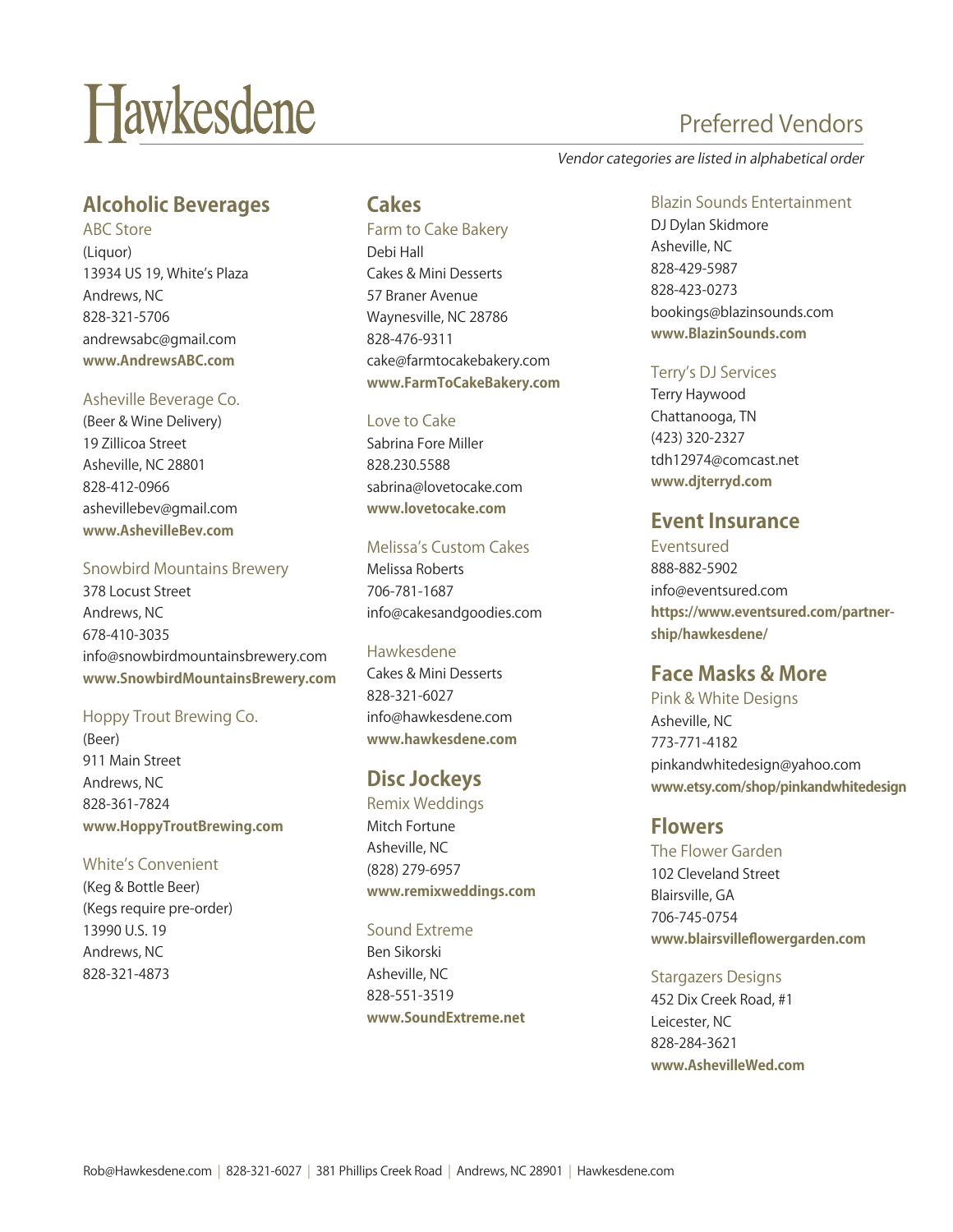## **Flowers (cont.)**

Andrews Florist 620 East Main Street Andrews, NC 828-321-4413 **www.AndrewsFloristAndGiftShop.com**

#### Something Borrowed Blooms

Faux Floral Rental (ships direct to Hawkesdene) 1-844-879-6222 **https://somethingborrowedblooms.com/ Promo Code: Hawkesdene**

## **Hair, Make Up & Nails**

Formal Elegance Blairsville, GA Linda Phelps 239-265-2399 **www.Facebook.com/Divalashious1**

Make Me Up Ariana Chedgy 770-375-7572 **www.makemeupGA.com**

Salon El-Khouri & Day Spa Andrews, NC 828-321-2909 **www.SalonElKhouri.com**

## **Karaoke**

Lori's Superstar Karaoke Lori Pluger Murphy, NC 828-557-7650 lorymsm@gmail.com

#### Sound Extreme

Ben Sikorski Asheville, NC 828-551-3519 **www.SoundExtreme.net**

## **Linens**

**BBJ** Linen Lissette Cortez 847-933-5246 lcortez@bbjlinen.net **www.bbjlinen.com**

## **Massage**

Renee Lamance Massage & Body Work Therapist 828-361-1055 crlamance@gmail.com

#### Salon El-Khouri & Day Spa

Hair, Make-up, Nails, Massage Andrews, NC 828-321-2909 **www.SalonElKhouri.com**

### **Music**

Bella Musica Heather Strachan String Duo, Trio, Quartet Blairsville, GA 706-499-2880 **www.BellaMusicaStrings.com** 

#### Paul Bowman

Classical Guitarist Office: 828-287-4549 Mobile: 828-513-9326 paulbowman.guitarist@gmail.com **www.Reverbnation.com/paulbowman classicalguitarist** 

Aly Jordan Singer/Songwriter/Classical Guitarist Andrews, NC 828-361-3135 alyjordanmusic@gmail.com **www.facebook.com/alyjordanmusic** 

#### Karin Lyle

Harpist, Violin, String Duo & Trio Waynesville, NC 828-456-5807 **www.KarinLyle.com** 

Oleg Melinikov Standing Violinist 828-342-5027 **www.StandingViolinist.com**

#### Mark Miller

Guitarist 404-408-3080 mark@millersmillmusic.com **www.facebook.com/millersmillmusic** 

#### David Russell

Harpist Waynesville, NC 828-736-6129 daveruss33@hotmail.com

## **Musicians / Bands**

My Highway Band Dale Fullbright 6-piece band (classic rock/ modern country/top 40/classic) Robbinsville, NC 828-506-2015 or 828-554-6328 **www.facebook.com/MyHighway**

#### OnLive

Travis McGriff 205-807-0400 contact@onliveband.com **www.OnliveBand.com**

#### Orange Krush Band

Premier Wedding & Party Band Asheville, NC 828-279-9730 **www.OrangeKrushBand.com**

#### Sam Hill Entertainment

Live Music for Weddings & Private Events 866-SAM HILL (866-726-4455) **www.SamHillBands.com**

## **Officiants**

Reverand Kathy McAbee Andrews, NC 828-321-5216 **www.AndrewsUMC.org**